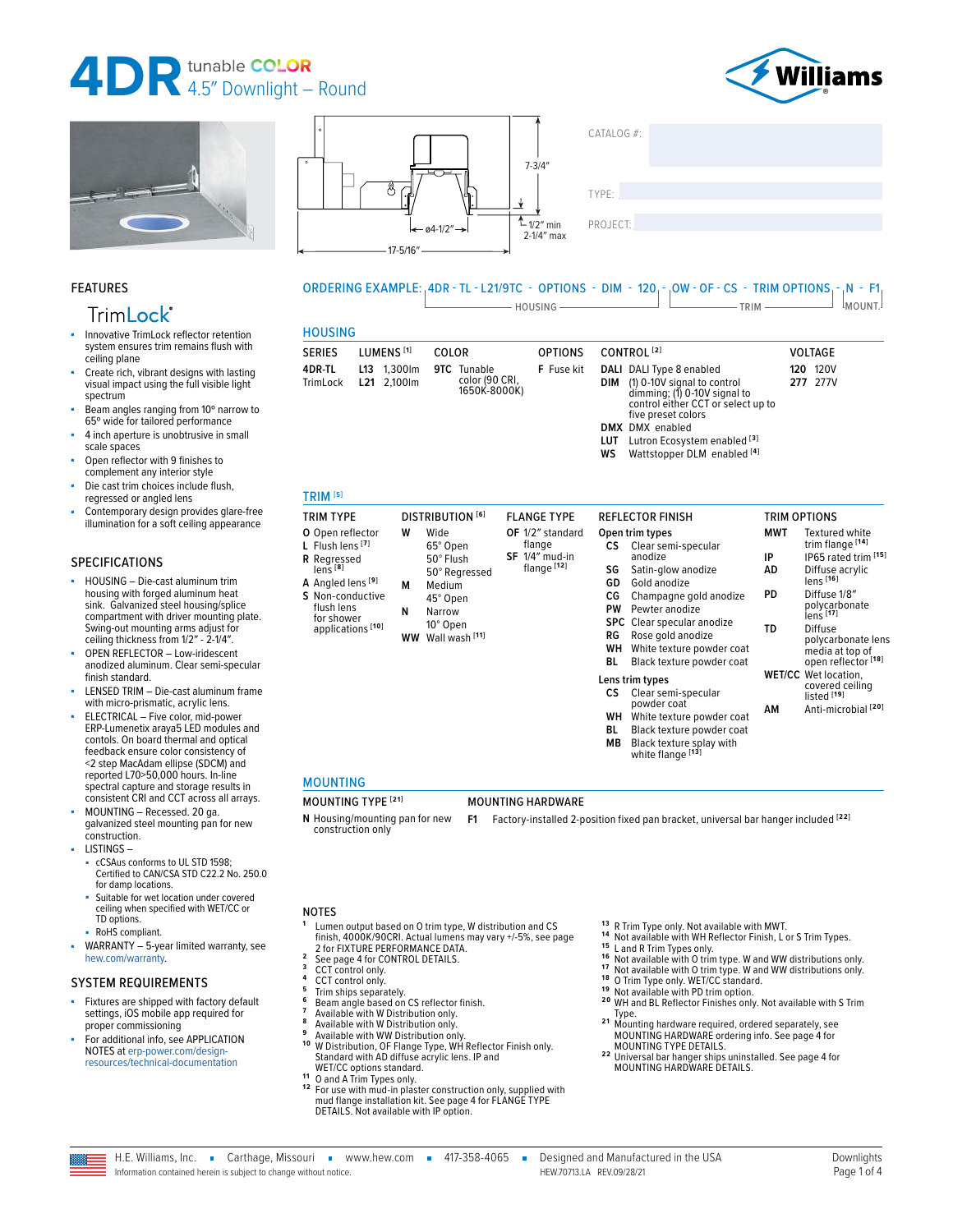# **4DR** 4.5″ Downlight – Round

### <span id="page-1-0"></span>FIXTURE PERFORMANCE DATA

#### OPEN REFLECTOR TRIM TYPE

|    | <b>COLOR</b> | DIST. | <b>DELIVERED LUMENS</b> | <b>WATTAGE</b> | EFFICACY (Im/W) |
|----|--------------|-------|-------------------------|----------------|-----------------|
|    | 4000K        |       | 1391                    | 24.0           | 58.0            |
|    | RED          | W     | 147                     | 4.1            | 35.9            |
|    | <b>BLUE</b>  |       | 66                      | 6.9            | 9.6             |
|    | <b>GREEN</b> |       | 470                     | 10.8           | 43.5            |
|    | 4000K        |       | 1336                    | 24.0           | 55.7            |
| S  | RED          | M     | 141                     | 4.1            | 34.4            |
|    | <b>BLUE</b>  |       | 63                      | 6.9            | 9.1             |
|    | <b>GREEN</b> |       | 452                     | 10.8           | 41.9            |
|    | 4000K        |       | 1274                    | 24.0           | 53.1            |
|    | RED          | N     | 135                     | 4.1            | 32.9            |
|    | <b>BLUE</b>  |       | 60                      | 6.9            | 8.7             |
|    | <b>GREEN</b> |       | 431                     | 10.8           | 39.9            |
|    | 4000K        |       | 2079                    | 40.1           | 51.9            |
|    | <b>RED</b>   | W     | 225                     | 6.8            | 33.1            |
|    | <b>BLUE</b>  |       | 101                     | 11.5           | 8.8             |
|    | <b>GREEN</b> |       | 719                     | 18.0           | 39.9            |
|    | 4000K        |       | 2076                    | 40.1           | 51.8            |
| 51 | <b>RED</b>   | M     | 216                     | 6.8            | 31.8            |
|    | <b>BLUE</b>  |       | 97                      | 11.5           | 8.4             |
|    | <b>GREEN</b> |       | 691                     | 18.0           | 38.4            |
|    | 4000K        |       | 2078                    | 40.1           | 51.8            |
|    | RED          | N     | 206                     | 6.8            | 30.3            |
|    | <b>BLUE</b>  |       | 92                      | 11.5           | 8.0             |
|    | <b>GREEN</b> |       | 656                     | 18.0           | 36.4            |

■ Photometrics tested in accordance with IESNA LM-79. Results shown are based on 25ºC ambient temperature.

 $\Box$ 

**Wattage shown is based on 120V input.**<br>Actual lumons may yany +/-5% ■ Actual lumens may vary +/-5%<br>■ Use multiplier tables to calculate additional options.

#### FLUSH LENS TRIM TYPE

|    | <b>COLOR</b> | DIST. | <b>DELIVERED LUMENS</b> | <b>WATTAGE</b> | EFFICACY (Im/W) |
|----|--------------|-------|-------------------------|----------------|-----------------|
|    | 4000K        |       | 1082                    | 24.0           | 45.1            |
| E. | <b>RED</b>   | W     | 114                     | 4.1            | 27.8            |
|    | <b>BLUE</b>  |       | 51                      | 6.9            | 7.4             |
|    | <b>GREEN</b> |       | 366                     | 10.8           | 33.9            |
|    | 4000K        |       | 1402                    | 40.1           | 34.9            |
| 21 | <b>RED</b>   | W     | 175                     | 6.8            | 25.7            |
|    | <b>BLUE</b>  |       | 78                      | 11.5           | 6.8             |
|    | <b>GREEN</b> |       | 560                     | 18.0           | 31.1            |



#### REGRESSED LENS TRIM TYPE

|   | <b>COLOR</b> | DIST. | <b>DELIVERED LUMENS</b> | <b>WATTAGE</b> | EFFICACY (Im/W) |  |  |  |  |
|---|--------------|-------|-------------------------|----------------|-----------------|--|--|--|--|
|   | 4000K        |       | 1094                    | 24.0           | 45.6            |  |  |  |  |
| ≌ | <b>RED</b>   | W     | 116                     | 4.1            | 28.3            |  |  |  |  |
|   | <b>BLUE</b>  |       | 52                      | 6.9            | 7.5             |  |  |  |  |
|   | <b>GREEN</b> |       | 370                     | 10.8           | 34.3            |  |  |  |  |
|   | 4000K        |       | 1372                    | 40.1           | 34.2            |  |  |  |  |
| ম | RED          | W     | 177                     | 6.8            | 26.0            |  |  |  |  |
|   | <b>BLUE</b>  |       | 79                      | 11.5           | 6.9             |  |  |  |  |
|   | <b>GREEN</b> |       | 565                     | 18.0           | 31.4            |  |  |  |  |

**R TRIM**

#### MULTIPLIER TABLES

| WHITE CONVERSION FACTOR |               |              |  |  |  |  |  |
|-------------------------|---------------|--------------|--|--|--|--|--|
| CCT                     | <b>LUMENS</b> | <b>WATTS</b> |  |  |  |  |  |
| 2000K                   | 0.54          | 0.50         |  |  |  |  |  |
| 2700K                   | 0.81          | 0.69         |  |  |  |  |  |
| 3000K                   | በ 91          | 0.79         |  |  |  |  |  |
| 3500K                   | 0.93          | 0.91         |  |  |  |  |  |
| 4000K                   | 1.00          | 1.00         |  |  |  |  |  |
| 5000K                   | 0.83          | 0.84         |  |  |  |  |  |
| 6000K                   | 0.64          | 0.67         |  |  |  |  |  |
| 8000K                   | 0.48          | 0.57         |  |  |  |  |  |

|  |               |                                 | <b>REFLECTOR FINISH</b>            |  |  |
|--|---------------|---------------------------------|------------------------------------|--|--|
|  |               | <b>CATALOG</b><br><b>NUMBER</b> | <b>CONVERSION</b><br><b>FACTOR</b> |  |  |
|  |               | CS                              | 1.00                               |  |  |
|  |               | SG <sup>1</sup>                 | 0.92                               |  |  |
|  |               | GD                              | 0.93                               |  |  |
|  |               | CG                              | 0.96                               |  |  |
|  | <b>O TRIM</b> | PW                              | 0.86                               |  |  |
|  |               | <b>SPC</b>                      | 1.02                               |  |  |
|  |               | RG                              | 0.88                               |  |  |
|  |               | WH <sup>1</sup>                 | 0.89                               |  |  |
|  |               | BL <sup>1</sup>                 | 0.47                               |  |  |
|  |               |                                 |                                    |  |  |
|  |               | WH                              | 1.00                               |  |  |
|  |               | cs                              | 0.98                               |  |  |

| <b>TRIM</b>              |                                    |  |  |  |  |  |  |
|--------------------------|------------------------------------|--|--|--|--|--|--|
| CATALOG<br><b>NUMBER</b> | <b>CONVERSION</b><br><b>FACTOR</b> |  |  |  |  |  |  |
| S                        | 0.85                               |  |  |  |  |  |  |
| AD                       | 0.85                               |  |  |  |  |  |  |
| PD                       | 0.85                               |  |  |  |  |  |  |
| TD                       | 0.75                               |  |  |  |  |  |  |
| WET/CC <sup>2</sup>      | 0.85                               |  |  |  |  |  |  |

**<sup>1</sup>** Distribution will also be affected, consult factory. **<sup>2</sup>** Use multiplier when specified with O Trim Type.

#### PHOTOMETRY

**4DR-TL-L21/9TC-DIM-120-OW-OF-CS** Total Luminaire Output: 2079 lumens; 40.1 Watts | Efficacy: 51.9 lm/W | 97.6 CRI; 3604K CCT



|                          | <b>VERTICAL ANGLE</b> | <b>HORIZONTAL ANGLE</b> | <b>ZONAL LUMENS</b> |  |  |
|--------------------------|-----------------------|-------------------------|---------------------|--|--|
|                          |                       | U.                      |                     |  |  |
|                          | ი                     | 1877                    |                     |  |  |
|                          | 5                     | 1933                    | 184                 |  |  |
|                          | 15                    | 2033                    | 576                 |  |  |
|                          | 25                    | 2314                    | 1070                |  |  |
| CANDLEPOWER DISTRIBUTION | 35                    | 318                     | 200                 |  |  |
|                          | 45                    | 46                      | 36                  |  |  |
|                          | 55                    | 11                      | 10                  |  |  |
|                          | 65                    |                         |                     |  |  |
|                          | 75                    | n                       | ŋ                   |  |  |
|                          | 85                    |                         |                     |  |  |
|                          | 90                    |                         |                     |  |  |

| LUMEN SUMMARY | <b>ZONE</b> | <b>LUMENS</b> | % FIXTURE |  |  |
|---------------|-------------|---------------|-----------|--|--|
|               | $0 - 40$    | 2031          | 98        |  |  |
|               | $0 - 60$    | 2078          | 100       |  |  |
|               | 0 - 90      | 2079          | 100       |  |  |
|               | $0 - 180$   | 2079          | 100       |  |  |

**BL** 0.79

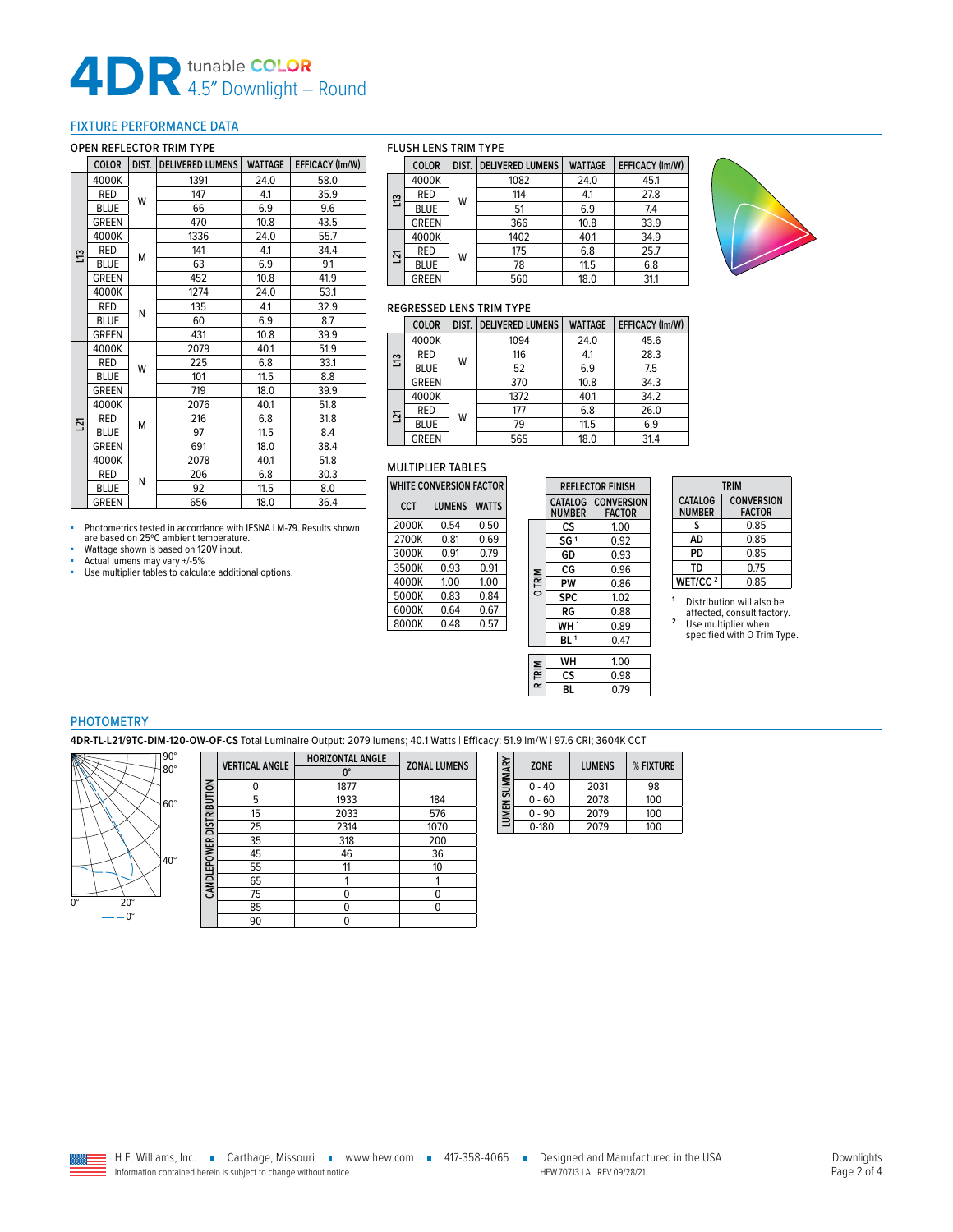





REGRESSED

REGRESSED

#### TRIMLOCK DETAILS







#### TRIM TYPE DETAILS



#### FLANGE TYPE DETAILS





## REFLECTOR FINISH DETAILS

| <b>SPC</b><br>Clear specular | Satin-glow | PW<br>Pewter | GD<br>Gold | СG<br>Champagne gold | RG<br>Rose gold | υJ<br>Clear semi-specular White | WH | BL<br>Black |  |
|------------------------------|------------|--------------|------------|----------------------|-----------------|---------------------------------|----|-------------|--|
|                              |            |              |            |                      |                 |                                 |    |             |  |



ø5″ Ceiling cutout: ø5-1/2″